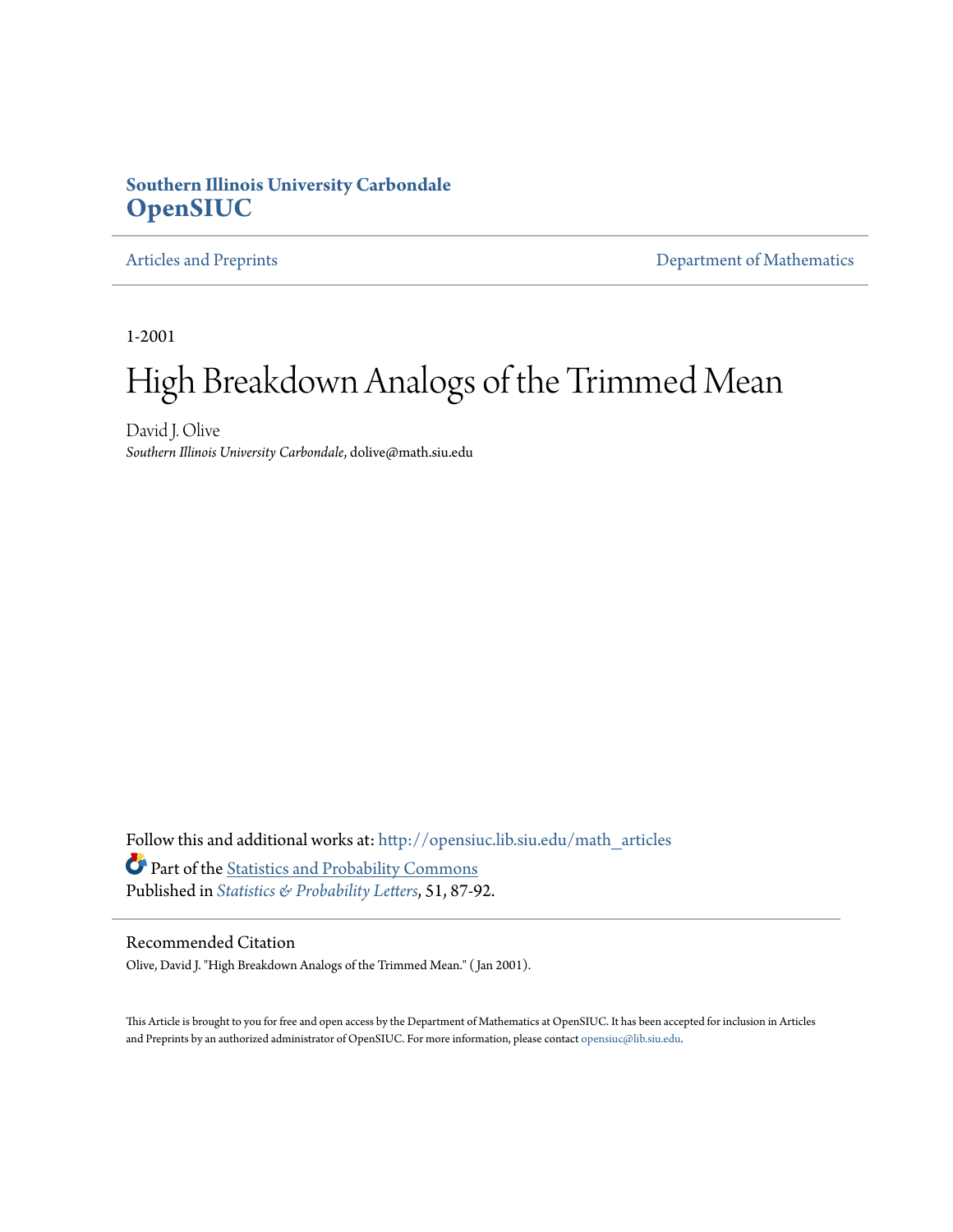# High Breakdown Analogs of the Trimmed Mean

David J. Olive<sup>∗</sup>

Southern Illinois University

April 11, 2004

### **Abstract**

Two high breakdown estimators that are asymptotically equivalent to a sequence of trimmed means are introduced. They are easy to compute and their asymptotic variance is easier to estimate than the asymptotic variance of standard high breakdown estimators.

**KEY WORDS:** MAD; M-estimators; Outliers.

<sup>∗</sup>David J. Olive is Assistant Professor, Department of Mathematics, Mailcode 4408, Southern Illinois University, Carbondale, IL 62901-4408, USA.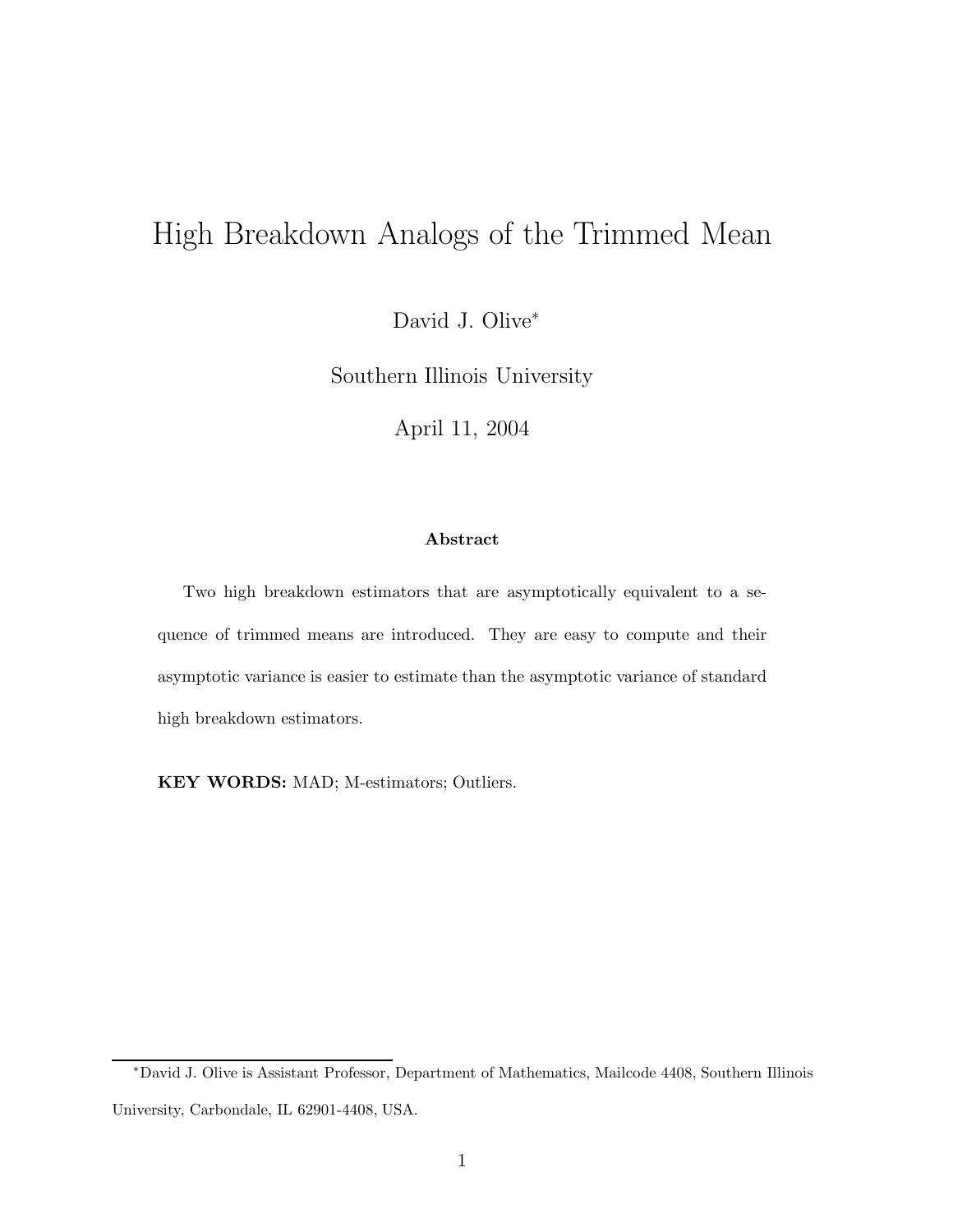# **1 INTRODUCTION**

Consider the location model

$$
X_i = \mu + e_i, \quad i = 1, \dots, n \tag{1}
$$

where  $X_1, \ldots, X_n$  are independent and identically distributed (iid) with cumulative distribution function (cdf)  $F$ , median MED( $X$ ), mean  $E(X)$ , median absolute deviation  $MAD(X)$ , and variance  $V(X)$  if they exist. This model is often summarized by obtaining point estimates and confidence intervals for a location parameter. The natural choice for the location parameter is  $\mu$  if the errors are symmetric about 0 but when the errors are asymmetric, there are many other reasonable choices.

The classical point and interval estimators use the sample mean  $\bar{x}$  and standard deviation *S*. If a graph of the data indicates that the classical assumptions are violated, then an alternative estimator should be considered. Robust estimators can be obtained by giving zero weight to some cases and applying classical methods to the remaining data. Bickel (1965) and Stigler (1973) consider trimmed means while Davies and Gather (1993), Hampel (1985), Kim (1992), and Simonoff (1987) consider metrically trimmed means. Shorack (1974) and Shorack and Wellner (1986, section 19.3) derive the asymptotic theory for a large class of robust procedures for the iid location model. Special cases include trimmed, Winsorized, metrically trimmed, and Huber type skipped means. Also see papers in Hahn, Mason, and Weiner (1991).

One of the most popular robust methods is the  $(\alpha, 1 - \beta)$  trimmed mean

$$
T_n = T_n(l_n, u_n) = \frac{1}{u_n - l_n} \sum_{l_n+1}^{u_n} X_{(i)}
$$
\n(2)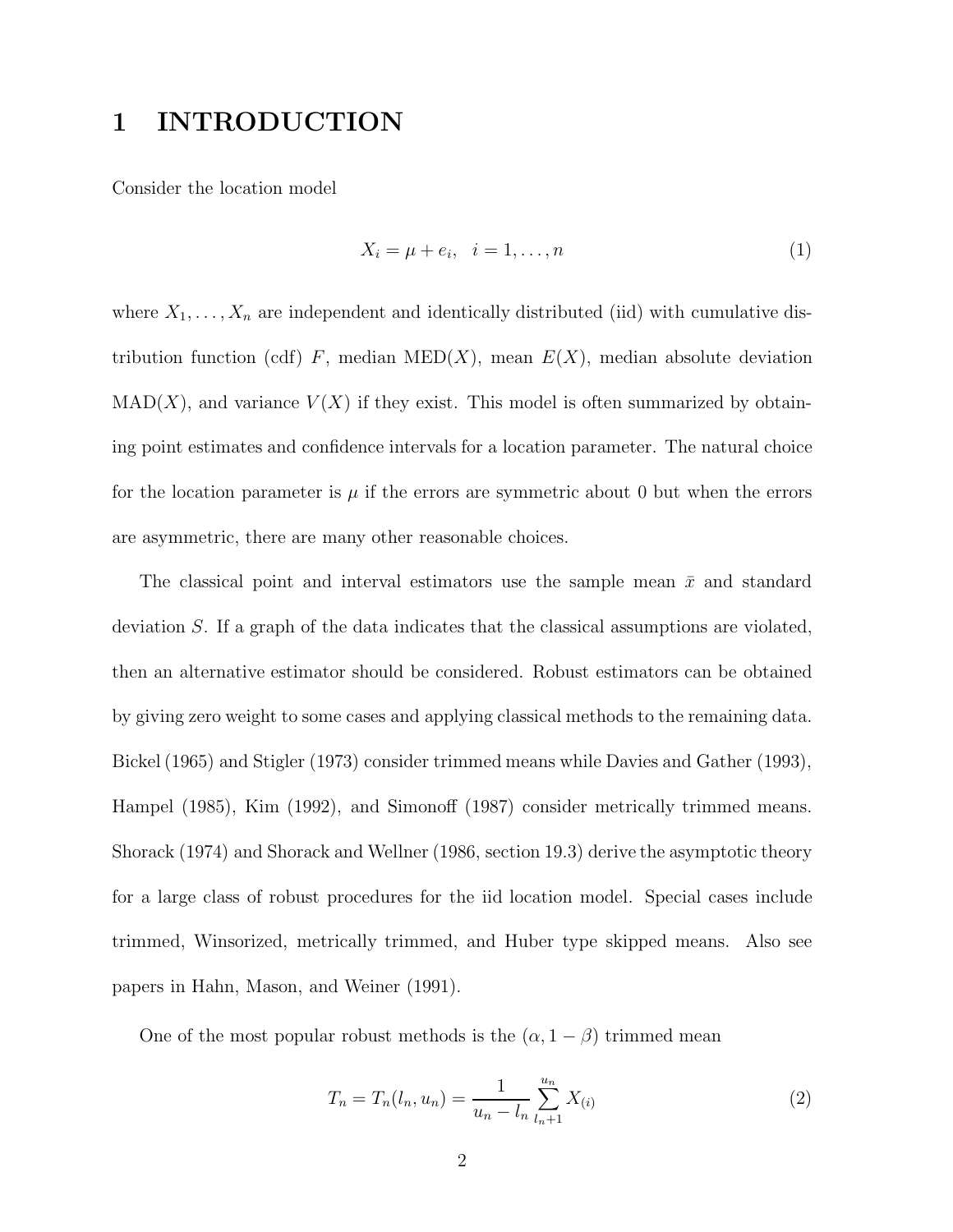where

$$
X_{(1)} \le X_{(2)} \le \dots \le X_{(n)}
$$

are the order statistics,

$$
l_n = [n\alpha],
$$
  

$$
u_n = [n\beta]
$$

and [.] is the "greatest integer function" (eg [7.7] = 7). Note that the proportion of cases trimmed and the proportion of cases covered is fixed. If  $\alpha = 1 - \beta$ , we will call the estimator the  $\alpha$  trimmed mean. Hence the 10% trimmed mean is the  $(0.1, 0.9)$  trimmed mean. The Winsorized mean

$$
W_n = W_n(l_n, u_n) = \frac{1}{n} [l_n X_{(l_n+1)} + \sum_{i=l_n+1}^{u_n} X_{(i)} + (n - u_n) X_{(u_n)}].
$$
\n(3)

These estimators have a breakdown point of  $\min(\alpha, 1 - \beta)$ .

A randomly trimmed mean is

$$
R_n = R_n(L_n, U_n) = \frac{1}{U_n - L_n} \sum_{i=L_n+1}^{U_n} X_{(i)}
$$
(4)

where  $L_n < U_n$  are integer valued random variables. For example, the metrically trimmed mean *M<sup>n</sup>* discards data outside of the interval

$$
[MED(n) - k_1MAD(n), MED(n) + k_2MAD(n)]
$$

where  $\text{MED}(n)$  is the sample median,  $\text{MAD}(n)$  is the sample median absolute deviation,  $k_1 \geq 1$ , and  $k_2 \geq 1$ . The amount of trimming will depend on the distribution of the data. For example, if  $k_1 = k_2 = 5.2$  and the data is normal (Gaussian), about 1% of the data will be trimmed while if the data is Cauchy, about 24% of the data will be trimmed. Hence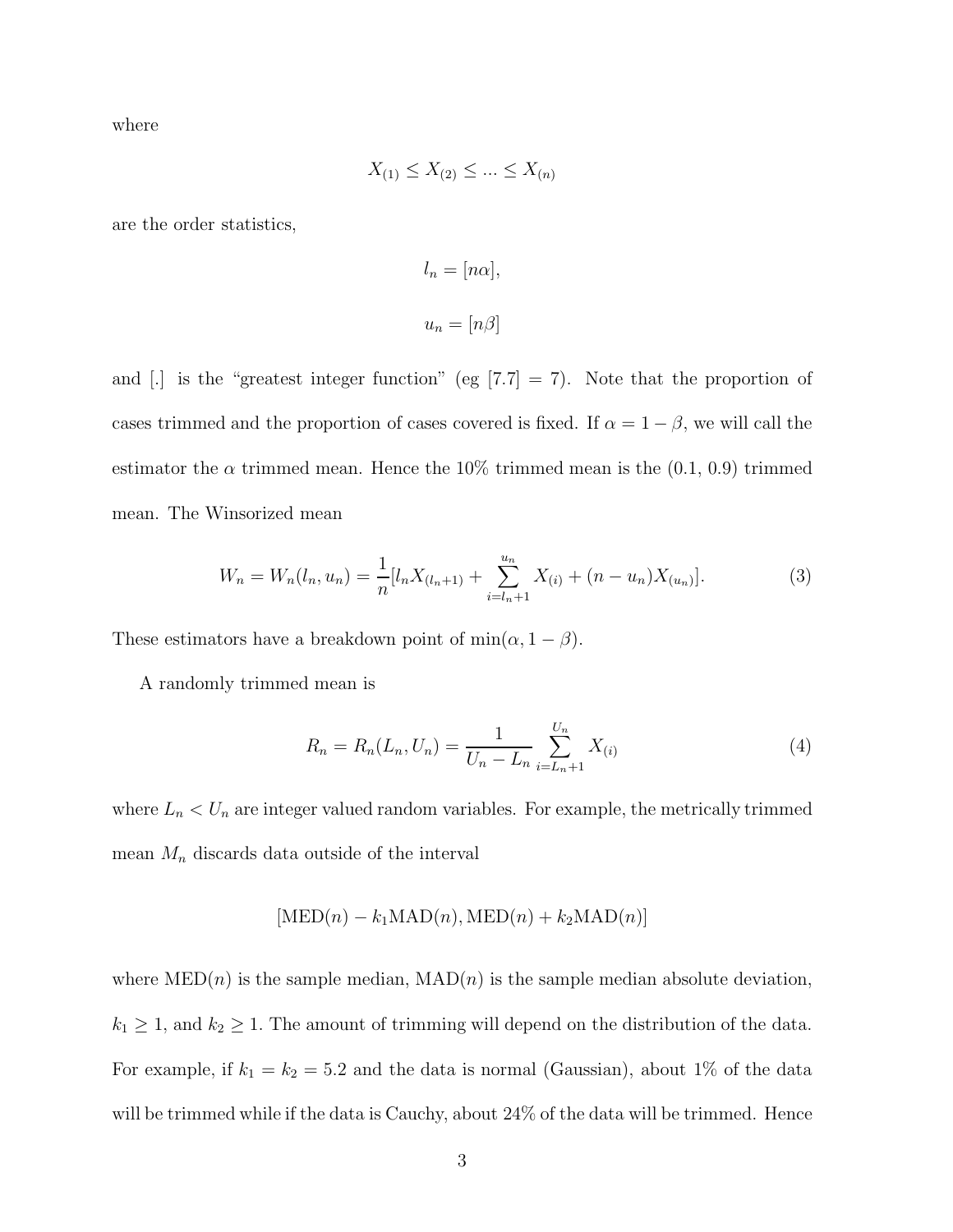the upper and lower trimming points estimate lower and upper population percentiles  $L(F)$  and  $U(F)$  and change with the distribution F.

A high breakdown analog of the trimmed mean  $R_n^*(L_n, U_n)$  takes  $L_n$  to be the maximum of the number of observations which fall to the left of  $\text{MED}(n) - k \text{ MAD}(n)$  and the number of observations which fall to the right of  $\text{MED}(n) + k \text{ MAD}(n)$  where  $k > 1$ is fixed in advance. Let  $U_n = n - L_n$ . (Take  $R_n^*$  to be the sample median if  $U_n \leq L_n$ .) That is, first metrically trim, then symmetrically trim by increasing the smaller trimming proportion to equal the larger trimming proportion.

An even simpler estimator is the two stage trimmed mean  $T_{2,n}^*$ . In the first stage, find *L*<sup>*n*</sup> as defined for  $R_n^*$ . Then round  $100L_n/n$  up to the nearest integer, say *J<sub>n</sub>*. Then  $T_{2,n}^*$ is the  $J_n\%$  trimmed mean. Again let  $T_{2,n}^* = MED(n)$  if  $J_n \geq 50$ . For example, suppose that there are  $n = 205$  cases and  $M_n$  trims the smallest 15 cases and the largest 20 cases. Then  $L_n = 20$  and  $J_n = 10$ . Thus  $R_n^*$  is the 9.7561% trimmed mean while  $T_{2,n}^*$  is the 10% trimmed mean.

The following section reviews the asymptotic theory of the trimmed mean and shows that  $R_n^*$  is asymptotically equivalent to the trimmed mean when the errors are symmetric. The theory of the two stage mean does not require symmetric errors.

## **2 ASYMPTOTICS**

Truncated and Winsorized random variables are important because they simplify the asymptotic theory of location estimators. Let *X* be a random variable with cdf *F* and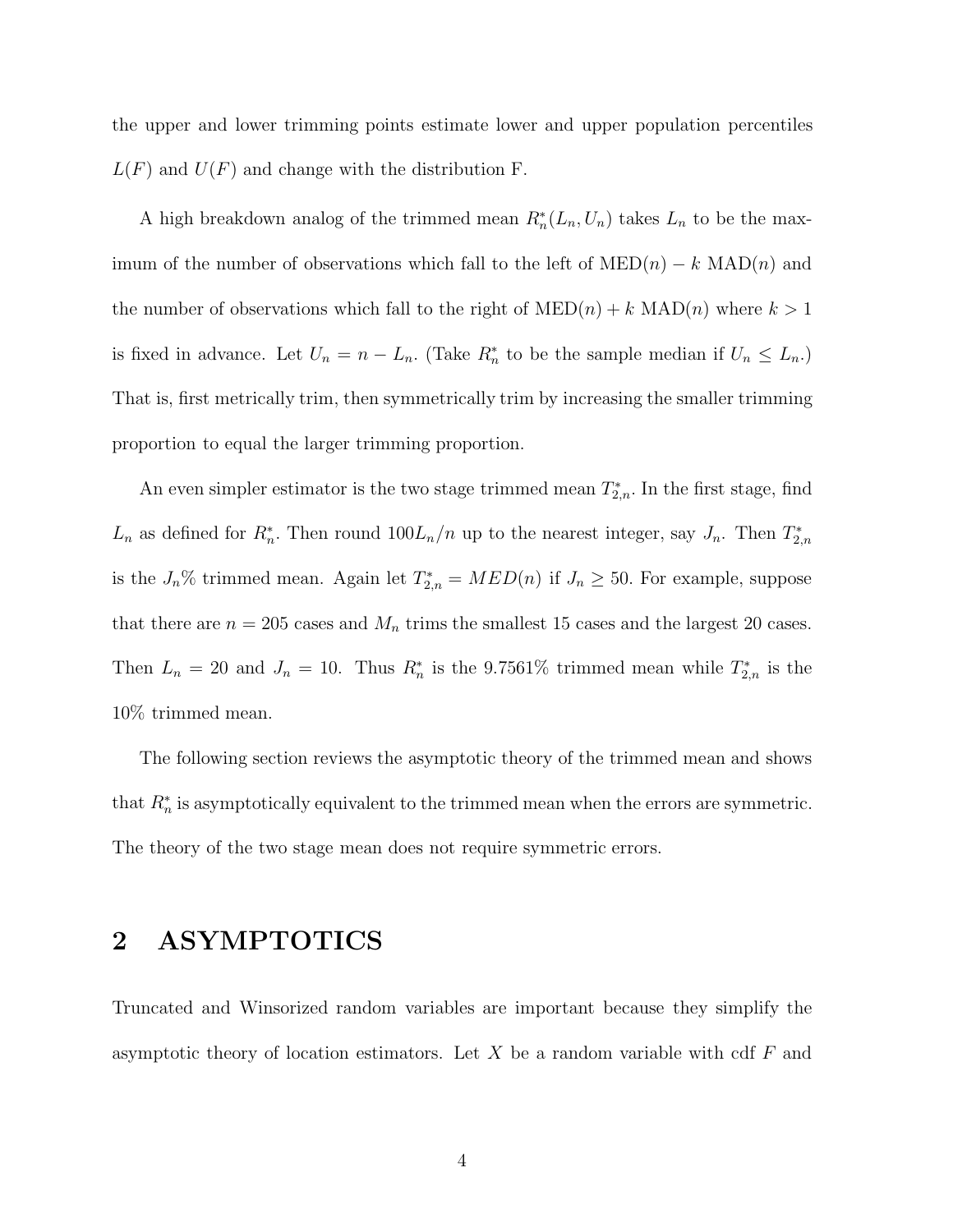let  $\alpha = F(a) < F(b) = \beta$ . The truncated random variable  $X_T(a, b) = X_T$  has cdf

$$
F_{X_T}(x|a,b) = G(x) = \frac{F(x) - F(a-)}{F(b) - F(a-)}\tag{5}
$$

for  $a \leq x \leq b$ . Also *G* is 0 for  $x < a$  and *G* is 1 for  $x > b$ . Below we will assume that *F* is continuous at *a* and *b*.

The mean and variance of  $X_T$  are

$$
\mu_T = \mu_T(a, b) = \int_{-\infty}^{\infty} x dG(x) = \frac{\int_a^b x dF(x)}{\beta - \alpha}
$$

and

$$
\sigma_T^2 = \sigma_T^2(a, b) = \int_{-\infty}^{\infty} (x - \mu_T)^2 dG(x) = \frac{\int_a^b x^2 dF(x)}{\beta - \alpha} - \mu_T^2.
$$

See Cramer (1946, p. 247).

Another type of truncated random variable is the Winsorized random variable

$$
X_W = X_W(a, b) = \begin{cases} a, & X \le a \\ X, & X \le b \\ b, & X \ge b. \end{cases}
$$

If the cdf of  $X_W(a, b) = X_W$  is  $F_W$ , then

$$
F_W(x) = \begin{cases} 0, & X < a \\ F(a), & X = a \\ F(x), & a < X < b \\ 1, & X \ge b. \end{cases}
$$

Since  $X_W$  is a mixture distribution with a point mass at  $a$  and at  $b$ , the mean and variance of *X<sup>W</sup>* are

$$
\mu_W = \mu_W(a, b) = \alpha a + (1 - \beta)b + \int_a^b x dF(x)
$$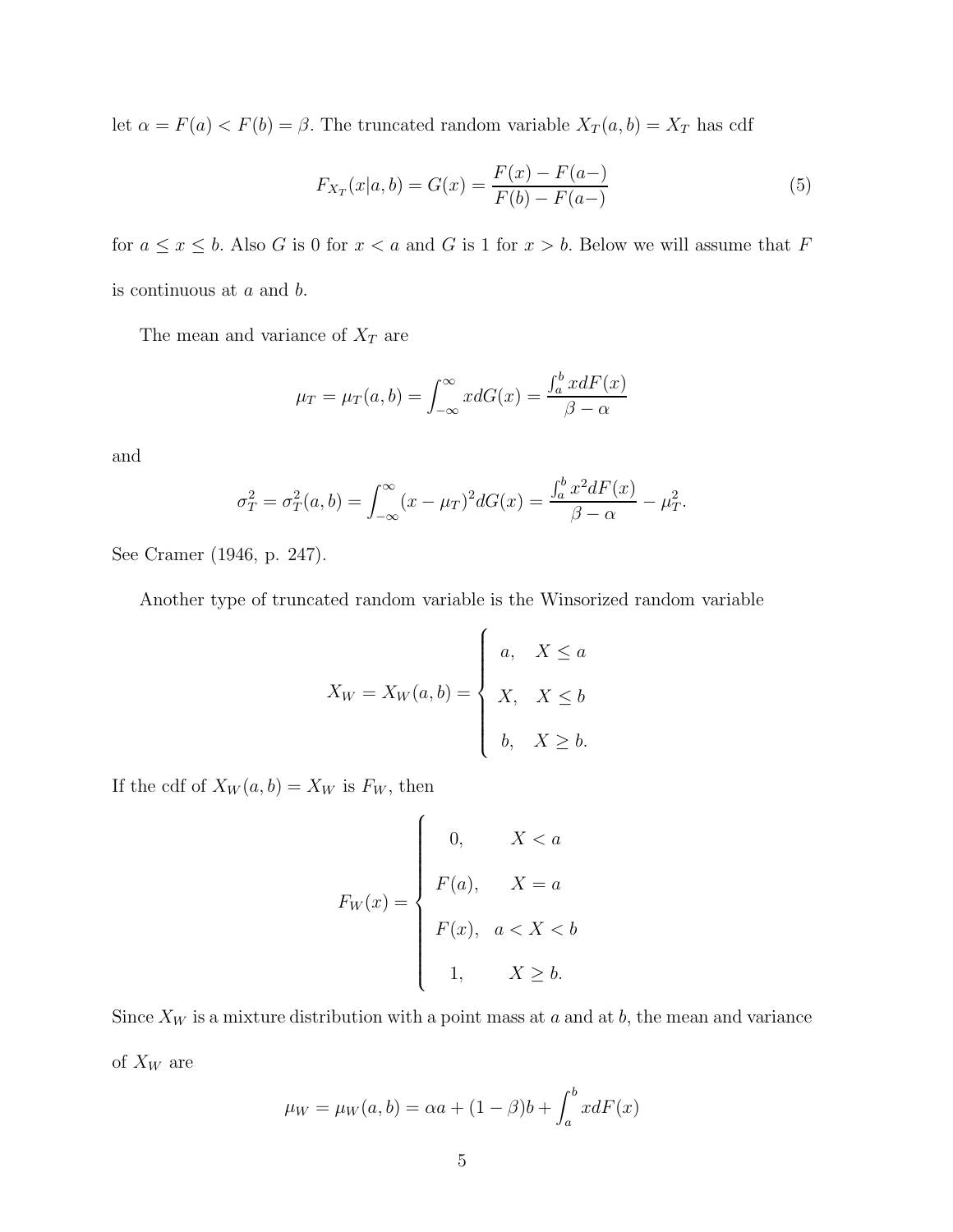and

$$
\sigma_W^2 = \sigma_W^2(a, b) = \alpha a^2 + (1 - \beta)b^2 + \int_a^b x^2 dF(x) - \mu_W^2.
$$

Wilcox (1997, p. 141-181) replaces ordinary population means by truncated population means and uses trimmed means to create analogs of one, two, and three way anova, multiple comparisons, random comparisons, and split plot designs.

Shorack and Wellner (1986, section 19.3) develops the theory of randomly trimmed (and Winsorized) means and uses empirical process theory in the derivations. A key concept in empirical process theory is the quantile function

$$
Q(t) = \inf\{x : F(x) \ge t\}.
$$
\n<sup>(6)</sup>

Note that *Q*(*t*) is the left continuous inverse of *F* and if *F* is strictly increasing and continuous, then *F* has an inverse  $F^{-1}$  and  $F^{-1}(t) = Q(t)$ . The following conditions on the cdf are used.

**Regularity Conditions.** R1) Let  $X_1, \ldots, X_n$  be iid with cdf  $F$ , and let  $L_n$  and  $U_n$ be integer valued random variables such that  $0 \leq L_n < U_n \leq n$ .

R2) Let  $a = Q(\alpha)$  and  $b = Q(\beta)$ .

R3) Suppose  $Q$  is continuous at  $\alpha$  and  $\beta$  and that

R4)

$$
\frac{L_n}{n} = \alpha + O_P(n^{-1/2}),
$$

and R5)

$$
\frac{U_n}{n} = \beta + O_P(n^{-1/2}).
$$

Thus  $\sqrt{n}((U_n/n)-\beta)$  is "tight" or bounded in probability. Note that R2) and R3) imply that  $F(a) = \alpha$  and  $F(b) = \beta$ .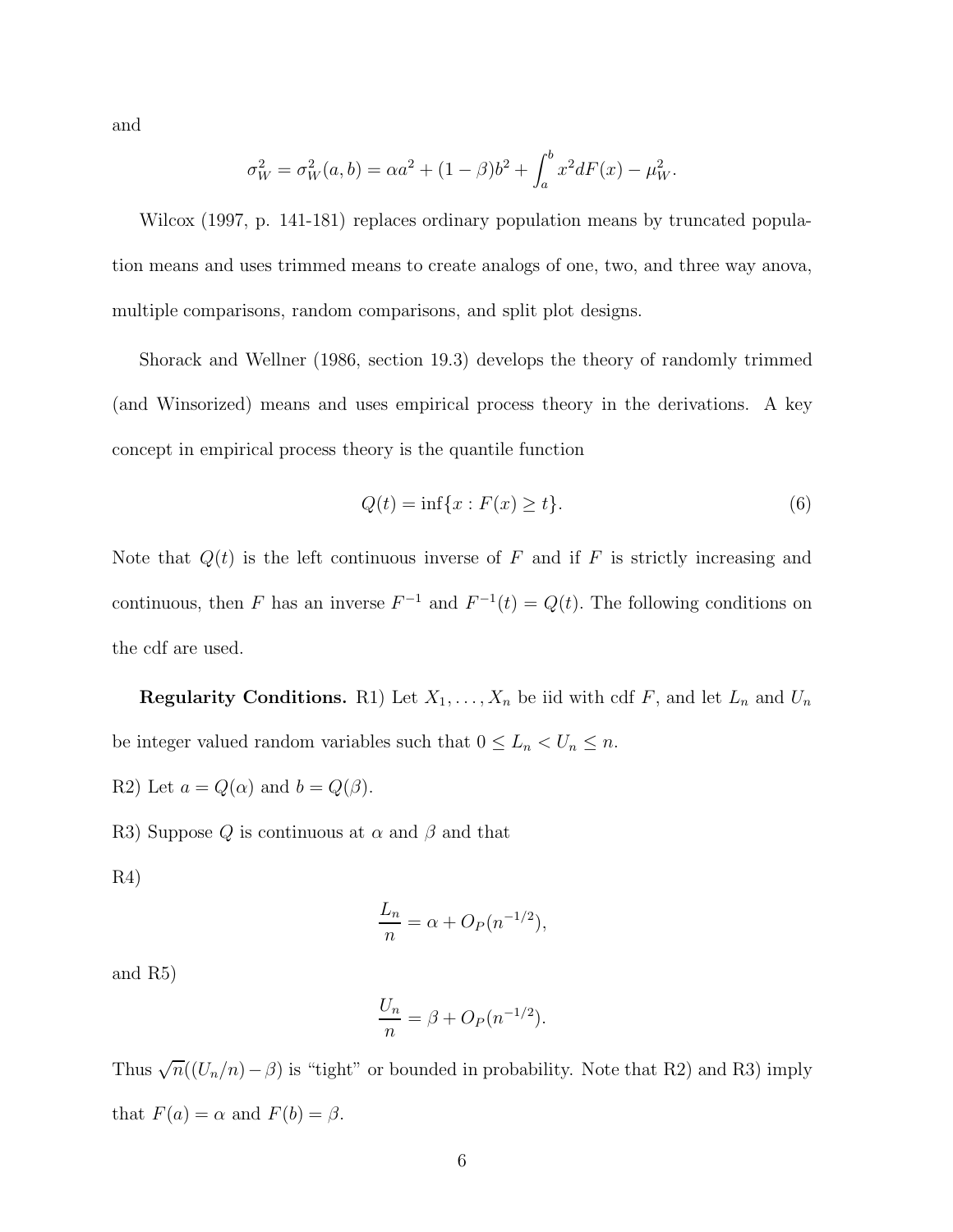Under these conditions with  $L_n = l_n$  and  $U_n = u_n$ ,

$$
\sqrt{n}(T_n - \mu_T(a, b)) \to N[0, \frac{\sigma_W^2(a, b)}{(\beta - \alpha)^2}].
$$
\n(7)

The asymptotic variance can be consistently estimated with the scaled sample Winsorized variance

$$
V_W(n) = \frac{(1/n)[l_n X_{(l_n+1)}^2 + \sum_{i=l_n+1}^{u_n} X_{(i)}^2 + (n - u_n)X_{(u_n)}^2] - [W_n(l_n, u_n)]^2}{[(u_n - l_n)/n]^2}.
$$
 (8)

This result is a special case of the following two lemmas. We will say

$$
X_n \stackrel{a}{=} Y_n
$$

if  $X_n - Y_n \overset{P}{\to} 0$  as  $n \to \infty$ . Note that the trimmed mean  $T_n = R_n(l_n, u_n)$ , and

$$
rac{l_n}{n} - \alpha = o_P(n^{-1/2}),
$$
 and  $rac{u_n}{n} - \beta = o_P(n^{-1/2}).$ 

Hence  $\sqrt{n}((l_n/n) - \alpha)$  converges to zero in probability.

**Lemma 1. Shorack and Wellner (1986, p. 681).** Assume that the regularity conditions hold. Then

$$
S_n = \sqrt{n} \left[ \frac{1}{n} \sum_{i=L_n+1}^{U_n} X_{(i)} - \int_{L_n/n}^{U_n/n} Q(t) dt \right] \stackrel{d}{\to} N[0, \sigma_W^2(a, b)].
$$

**Lemma 2. Shorack and Wellner (1986, p. 678-679).** Assume that the regularity conditions hold. Then

$$
\sqrt{n}(R_n - \mu_T) \stackrel{a}{=} \frac{1}{\beta - \alpha} [S_n + (\mu_T - a)\sqrt{n}(\frac{L_n}{n} - \alpha) + (b - \mu_T)\sqrt{n}(\frac{U_n}{n} - \beta)].
$$
 (9)

A consequence of these two lemmas is that  $R_n$  and  $T_n$  will be asymptotically equivalent

if

$$
\frac{L_n}{n} - \alpha = o_P(n^{-1/2})
$$
 and  $\frac{U_n}{n} - \beta = o_P(n^{-1/2}).$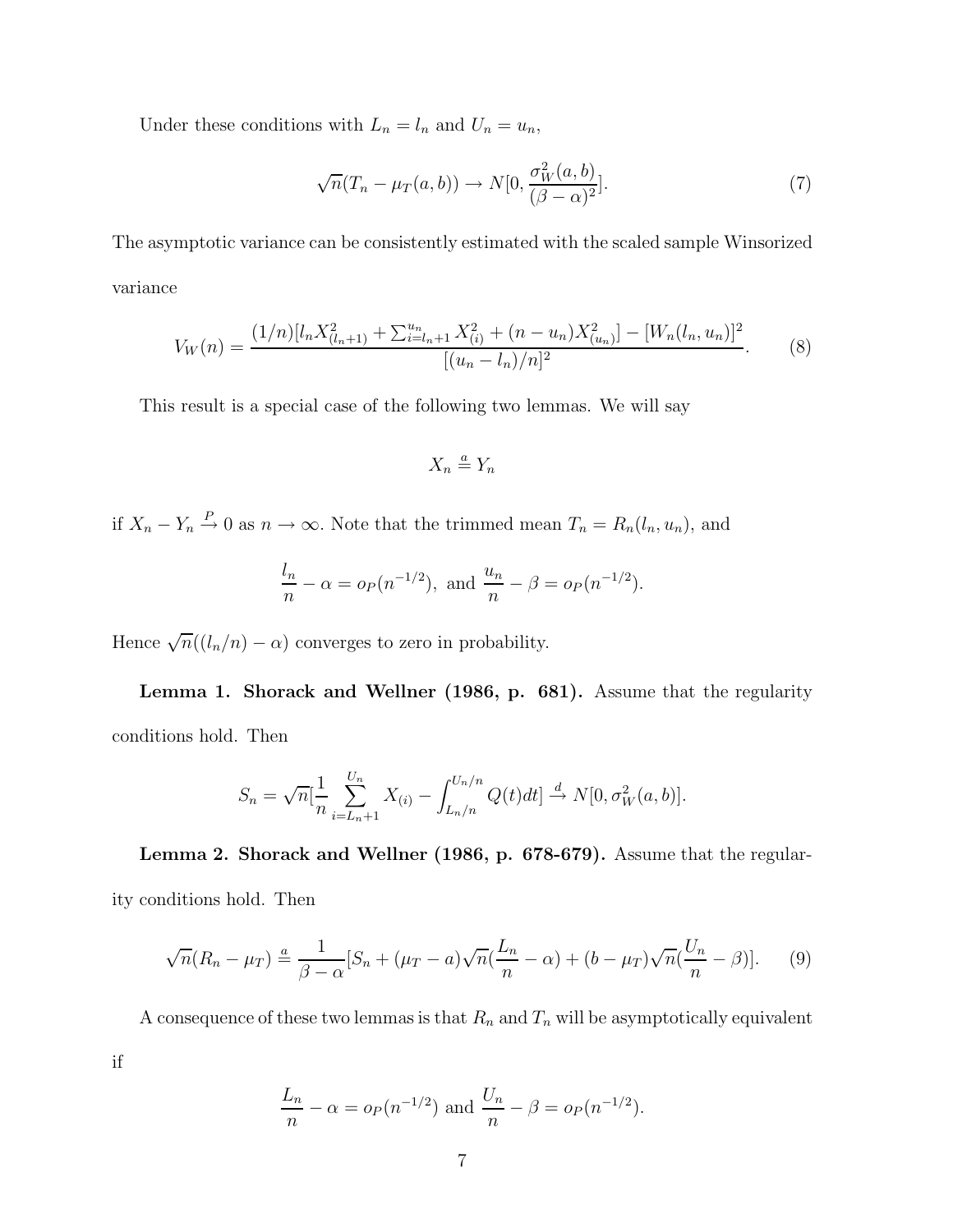$R_n^*$  is a very robust estimator that has simple asymptotic theory under symmetry. The key idea is that the choice  $U_n = n - L_n$  causes the last two terms in lemma 2 to sum to zero. Shorack and Wellner (1986, p. 282-283) show that the regularity conditions R4) and R5) hold for the metrically trimmed mean provided that

$$
\sqrt{n}(MED(n) - MED(X)) = O_P(1)
$$
\n(10)

and

$$
\sqrt{n}(MAD(n) - MAD(X)) = O_P(1). \tag{11}
$$

This result is used to show that the metrically trimmed mean is asymptotically equivalent to a sum of two Gaussian random variables under symmetry. Assume R6)  $P(U_n > L_n) \rightarrow$ 1. That is,  $R_n^* \neq MED(n)$ , with arbitrarily high probability if *n* is large enough.

**Corollary.** Let F be symmetric. Assume regularity conditions R1), R2), R3), and R6) hold. Then

$$
\sqrt{n}[R_n^* - \mu_T(a, b)] \to N(0, \frac{\sigma_W^2(a, b)}{(\beta - \alpha)^2}).
$$

**Proof.** Let  $a = MED(X) - kMAD(X)$  and let  $b = MED(X) + kMAD(X)$ . Then the result follows from Lemma 2 provided that R4) and R5) hold, that is if equations (10) and (11) hold, but the left hand sides of these equations are asymptotically normal. See Falk (1997) or Hall and Welsh (1985). QED

As stated in Shorack and Wellner (1986, p. 680), a natural estimator for the asymptotic variance is the scaled sample Winsorized variance

$$
V_A(n) = \frac{(1/n)[L_n X_{(L_n+1)}^2 + \sum_{i=L_n+1}^{U_n} X_{(i)}^2 + (n - U_n)X_{(U_n)}^2] - [W_n(L_n, U_n)]^2}{[(U_n - L_n)/n]^2}
$$
(12)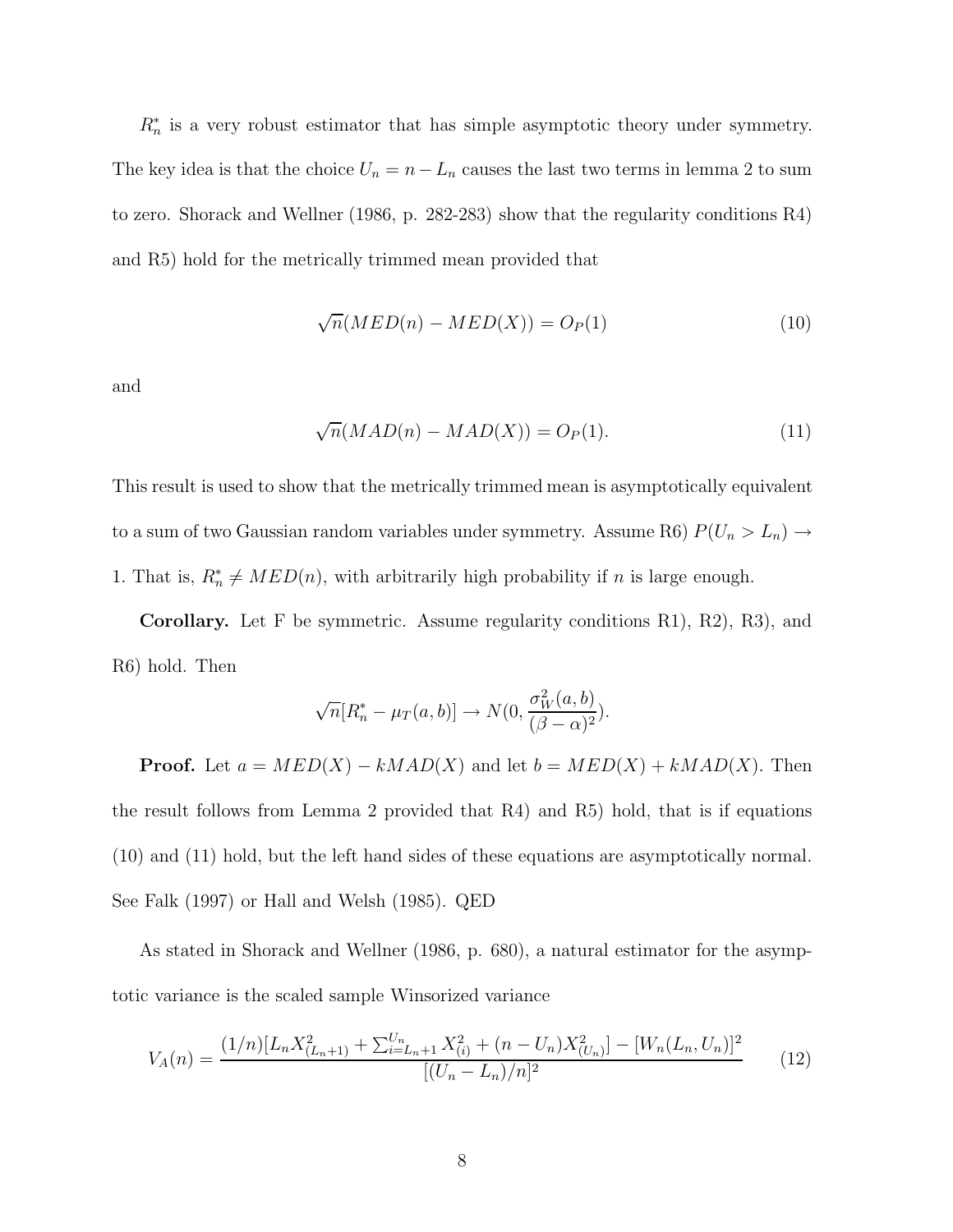since

$$
V_A(n) \xrightarrow{P} \frac{\sigma_W^2(a, b)}{(\beta - \alpha)^2}
$$

if the regularity condition R3) holds and if

$$
\frac{L_n}{n} \xrightarrow{P} \alpha \text{ and } \frac{U_n}{n} \xrightarrow{P} \beta.
$$

Thus if the errors are symmetric, any procedure that uses  $R_n^*$  and  $V_A$  is asymptotically equivalent to a procedure that uses  $T_n$  and  $V_W$ .

The following lemma gives the asymptotic theory for the two stage trimmed mean and is immediate.

**Lemma 3.** Assume that  $MED(n)-kMAD(n) \rightarrow a$  and  $MED(n)+kMAD(n) \rightarrow b$ . Let  $t = 100 \max(F(a-), 1 - F(b))$ . Assume that  $0 < t < 49$ , and that  $t$  is not integer valued. Let  $J \in \{1, ..., 49\}$  be the smallest integer greater than  $t$ . Then  $T_{2,n}$  is asymptotically equivalent to the  $J\%$  trimmed mean.

To find the asymptotic efficiency of these estimators, formulas for the asymptotic variance

$$
AV = \frac{\sigma_W^2(a, b)}{(\beta - \alpha)^2}
$$

are useful. Let  $b = \mu + kMAD(X)$ . Suppose that the error distribution is Gaussian. Let  $\Phi(x)$  be cdf and let  $\phi(x)$  be the density of the standard normal. Then

$$
AV = \left(\frac{1 - \frac{2z\phi(z)}{2\Phi(z) - 1}}{1 - 2\alpha} + \frac{2\alpha z^2}{(1 - 2\alpha)^2}\right)\sigma^2\tag{13}
$$

where  $\alpha = \Phi(-z)$ , and  $z = k\Phi^{-1}(0.75)$ . For the two stage estimator, round 100 $\alpha$  up to the nearest integer *J*. Then use  $\alpha_J = J/100$  and  $z_J = -\Phi^{-1}(\alpha_J)$  in equation (13). Then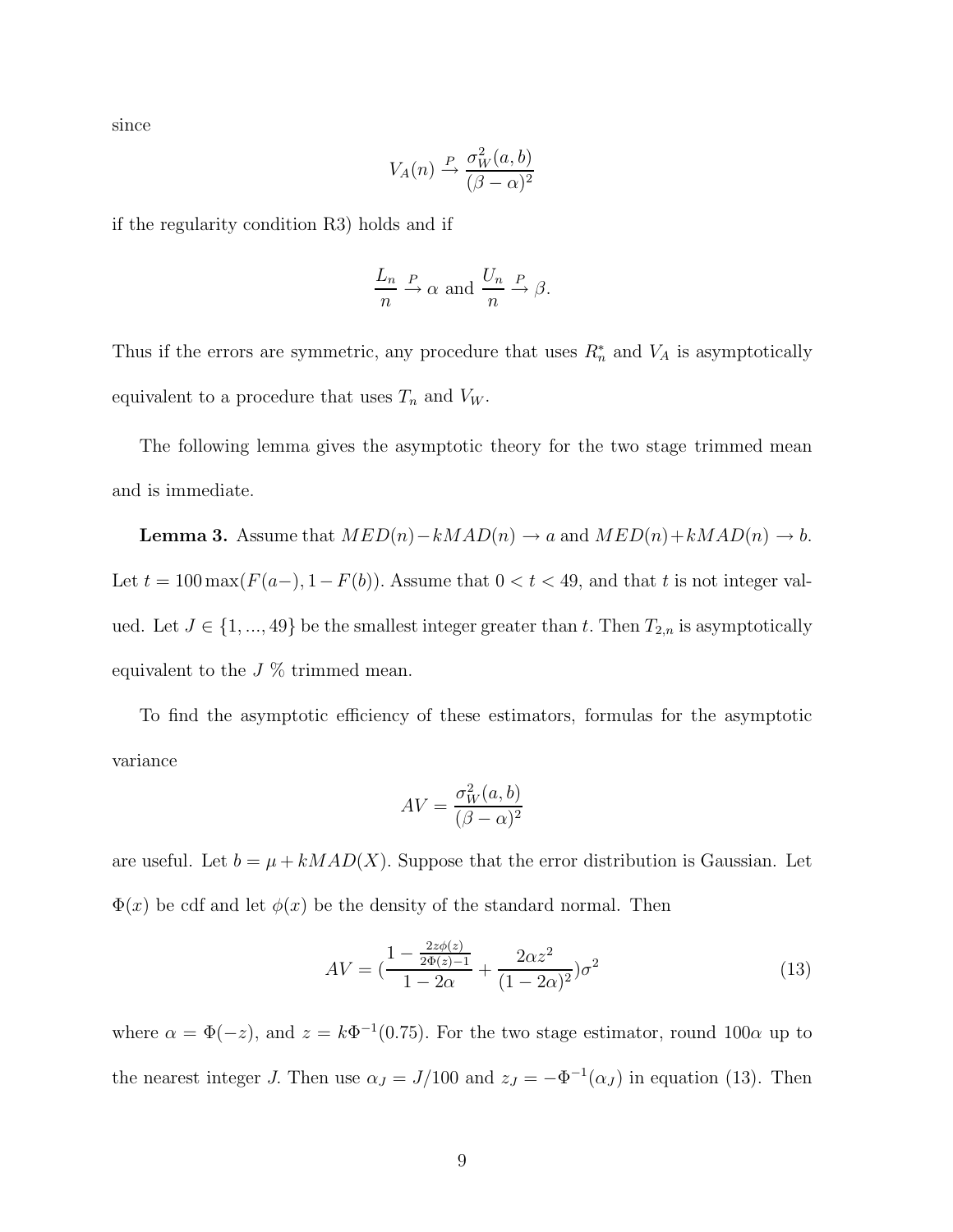the asymptotic efficiency (AE) with respect to the mean is  $AE = 1/AV$ . If  $k = 6$ , then  $AE(R_n^*, \bar{x}) \approx 1.0$ *.* Since  $J = 1$ ,  $AE(T_{2,n}, \bar{x}) \approx 0.996$ .

Assume that the errors are double exponential  $DE(0,1)$ . Then  $AV =$ 

$$
\frac{\frac{2-(z^2+2z+2)e^{-z}}{1-e^{-z}}}{1-2\alpha} + \frac{2\alpha z^2}{(1-2\alpha)^2}
$$
(14)

where  $z = k \log(2)$  and  $\alpha = 0.5 \exp(-z)$ . For the two stage estimator, compute  $\alpha_J$  as above and let  $z_J = -\log(2\alpha_J)$ . Then the asymptotic efficiency (AE) with respect to the mean is  $AE = 2/AV$ . If  $k = 6$ , then  $AE(R_n^*, \bar{x}) \approx 1.054$ . Since  $J = 1, AE(T_{2,n}, \bar{x}) \approx 1.065$ .

The results from a small simulation are presented in table 1. For each sample size *n*, 500 samples were generated. The sample mean  $\bar{x}$ , sample median, 1% trimmed mean,  $R_n^*$ , and  $T_{2,n}$  were computed. The latter two estimators were computed using the trimming parameter  $k = 5$ . Next the sample variance  $S^2(T)$  of the 500 values  $T_1, ..., T_{500}$  was computed where *T* is one of the five estimators. The value in the table is  $nS^2(T)$ . These numbers estimate the asymptotic variance, which is reported in the rows  $n = \infty$ . The simulations were performed for normal and double exponential data, and the simulated values are close to the theoretical values.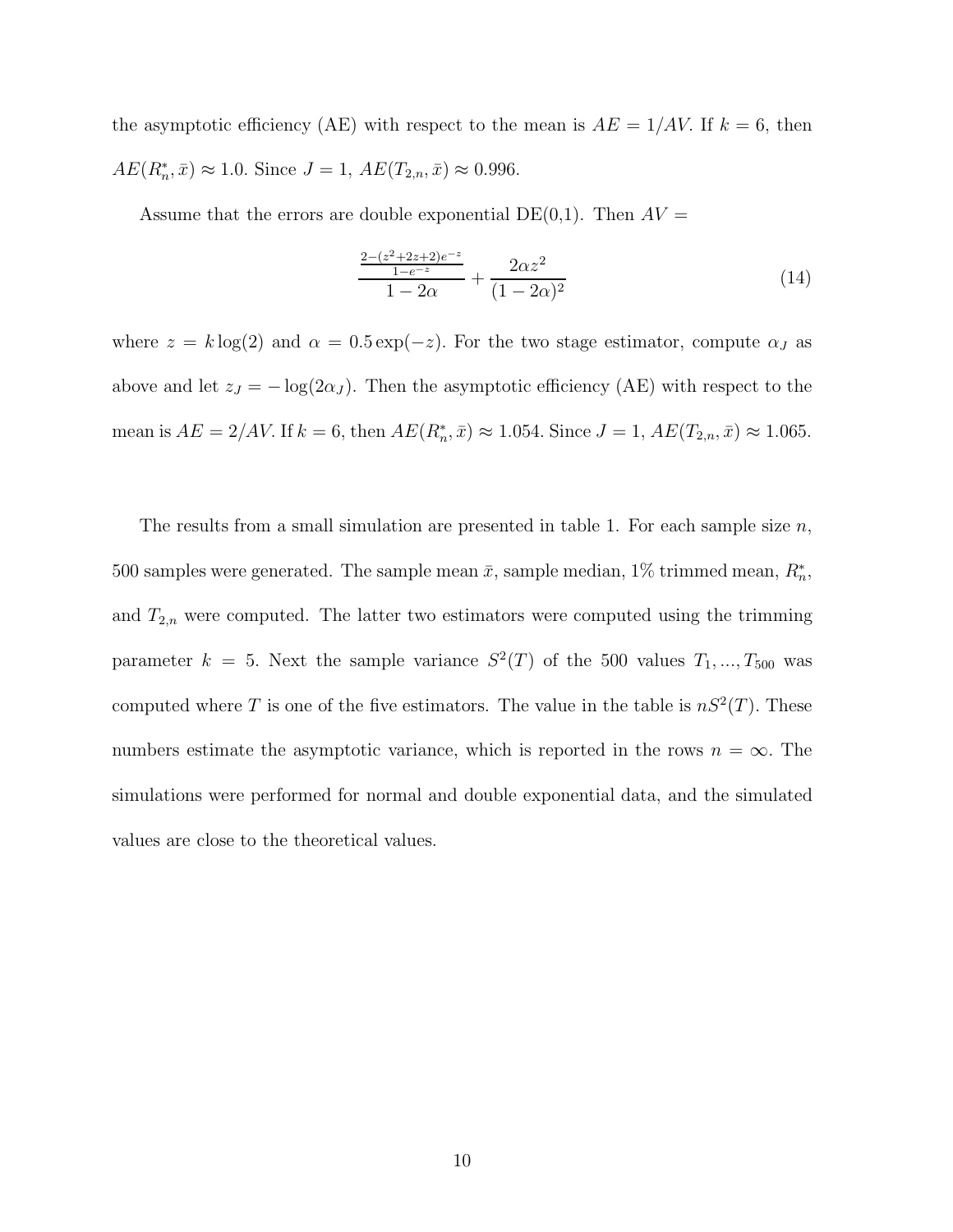| $\mathbf{F}$ | $\mathbf n$ | $\bar{x}$ | <b>MED</b> | $1\%$ TM | $R_n^*$ | $T_{2,n}^*$ |
|--------------|-------------|-----------|------------|----------|---------|-------------|
| N(0,1)       | 10          | 1.116     | 1.454      | 1.116    | 1.166   | 1.166       |
| N(0,1)       | 50          | 0.973     | 1.556      | 0.973    | 0.974   | 0.974       |
| N(0,1)       | 100         | 1.040     | 1.625      | 1.048    | 1.044   | 1.044       |
| N(0,1)       | 1000        | 1.006     | 1.558      | 1.008    | 1.008   | 1.010       |
| N(0,1)       | $\infty$    | 1.000     | 1.571      | 1.004    | 1.000   | 1.004       |
| DE(0,1)      | 10          | 1.919     | 1.403      | 1.919    | 1.646   | 1.646       |
| DE(0,1)      | 50          | 2.003     | 1.400      | 2.003    | 1.777   | 1.777       |
| DE(0,1)      | 100         | 1.894     | 0.979      | 1.766    | 1.595   | 1.595       |
| DE(0,1)      | 1000        | 2.080     | 1.056      | 1.977    | 1.904   | 1.886       |
| DE(0,1)      | $\infty$    | 2.000     | 1.000      | 1.878    | 1.834   | 1.804       |

**Table 1: Simulated Variance, 500 Runs, k = 5**

# **3 References**

Bickel, P.J., 1965. On some robust estimates of location, Ann. Math. Stat. 36, 847-858.

- Cramer, H., 1946. Mathematical Methods of Statistics, Princeton University Press, Princeton, NJ.
- Davies, L., and Gather, U., 1993. The identification of multiple outliers, J. Amer. Statist. Assoc. 88, 782-792.
- Falk, M., 1997. Asymptotic independence of median and MAD, Statist. Prob. Lett. 34, 341-345.